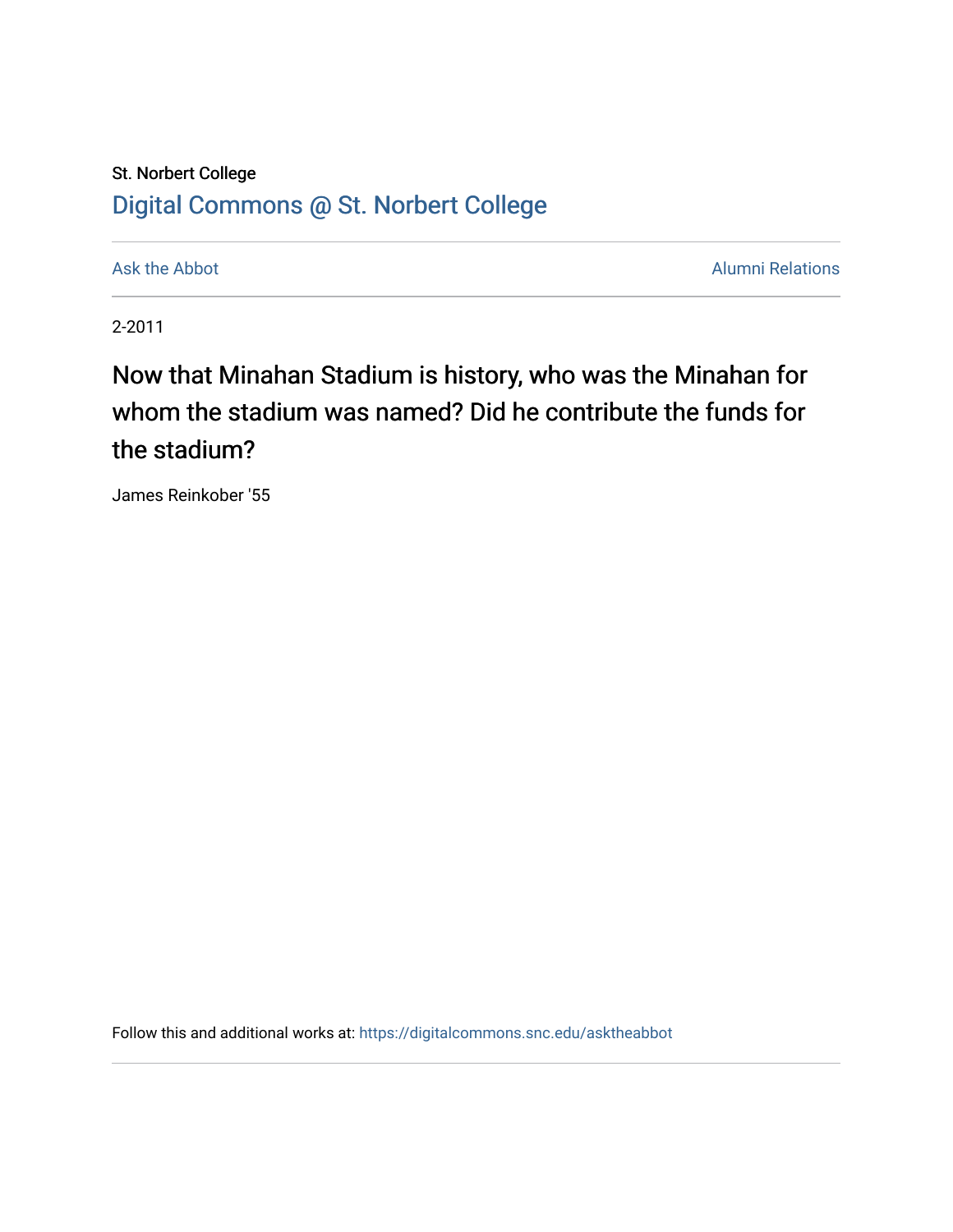

[Academics](https://www.snc.edu/academics) [Admission](https://www.snc.edu/admission) [Campus Life](https://www.snc.edu/campuslife) [Living Norbertine](https://www.snc.edu/livingnorbertine) [Athletics](https://www.snc.edu/athletics) [About](https://www.snc.edu/about)

Q

Giving

to SNC

[Alumni](https://www.snc.edu/alumni/)  $\geq$  [Ask the Abbot](https://www.snc.edu/alumni/abbot/)  $\geq$  February 2011 合

### [Alumni](https://www.snc.edu/alumni/index.html)

[Events & Reunions](https://www.snc.edu/alumni/event/index.html) [Behind the Arch](https://www.snc.edu/alumni/event/behindthearch/) [Benefits and Services](https://www.snc.edu/alumni/benefits.html) [Get Involved](https://www.snc.edu/alumni/getinvolved.html) [Give to SNC](http://giving.snc.edu/) [Alumni Awards](https://www.snc.edu/alumni/awards/index.html) [Knight Lights](https://www.snc.edu/alumni/knightlights/index.html) [Alumni-Owned](https://www.snc.edu/alumni/directory/index.html) [Businesses Network](https://www.snc.edu/alumni/directory/index.html) [Alumni Board](https://www.snc.edu/alumni/alumniboard.html) [Student Alumni](https://www.snc.edu/alumni/saa.html) [Ambassadors](https://www.snc.edu/alumni/saa.html) [Staff](https://www.snc.edu/alumni/contactus.html)

# February 2011 Question:

Abbot Pennings,

Now that Minahan Stadium is history, who was the Minahan for whom the stadium was named? Did he contribute the funds for the stadium?

James Reinkober '55

#### Answer:

My dearest James,

Warm thanks for your correspondence. I am most happy to enlighten you on the namesake of the college's now-defunct stadium.

Construction of the stadium, put to proud use for more than 70 years by the athletic department, was made possible through the generous philanthropy of longtime Green Bay resident Dr. John R. Minahan. A noted physician, Minahan was a close friend to the Rev. Thomas Fox, O.Praem., then director of athletics. I, too, was most fortunate to have called John Minahan my friend.

A celebratory dedication of Dr. John R. Minahan Stadium took place on Oct. 8, 1938. Reaching deep in my mind, I do recall that our Green Knights, led by Coach Mickey McCormick, defeated South Dakota State University on that day.

Minahan's great generosity toward the college extended well beyond athletics. The campus science building, erected with his support, also proudly bears his name.



#### Ask the Abbot

As the founder of St. Norbert College, and having a prime seat in the center of campus throughout the years, I, Abbot Bernard Pennings, hold the answers to many of your burning questions about the college. [Submit Your Question](https://www.snc.edu/alumni/abbot/index.html)